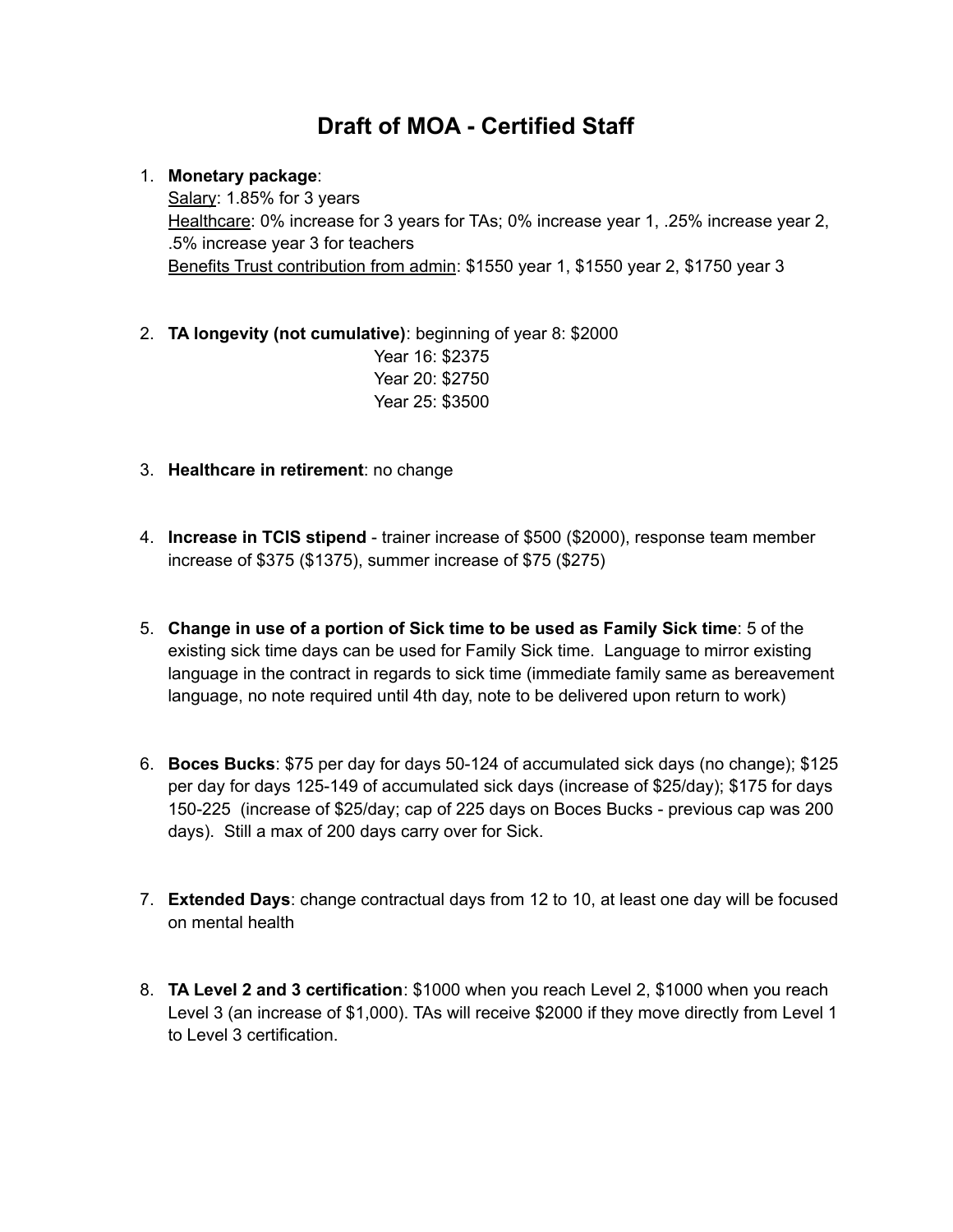- 9. **Upgrade schedule**: small changes to schedule; increase of upgrade pay to \$85/day. TA now gets the upgrade when non 1:1 aide is out (classroom aide). If classroom teacher covers more than one classroom, rate goes to daily sub rate. These changes impact cert staff, rather than Aides.
- 10. **Payroll changes**: Payroll will occur on the banking business day of or before the 15th of each month and the last banking business day of each months; pay calendar posted by July 1 of each year
- 11. **PTs and OTs**: have the same rights as teachers to receive observation report within six school days after the observation (provision 7 of Teacher Evaluation portion of the contract)
- 12. **Summer school**: Pay increased by \$5/day per year of contract
- 13. **Personal Leave**: no longer need to give a reason for any days
- 14. **What did we give up**: the award of **NEW sick day** accruals **if you do not show up on the first day of work,** remain out for five or seven consecutive days at the beginning of the year, AND do not provide a note from a medical provider for the absence. The 5/7 consecutive days depends on sick leave accruals you are due based on years of service. **Through** 10 years of service = 10 Sick days; eleven or more years of service = 15 Sick days. **If you are a member with an annual allotment of 10 sick days, the note must be provided by the 5th school** day of consecutive absence**. If you are a member with an annual allotment of 15 school days, the note must be provided by the 7th day of consecutive absence.** The exception to the rule is members who are approved for FMLA leave or out on bereavement leave. This language does not take away previously accrued leave time (carried over time), **and it does not affect Personal Days awarded for the new school year**. It affects the award of new sick day accruals for the new academic year if you don't show up on the first day of work, remain absent for 5/7 consecutive days and do not provide a note from a medical provider within 5/7 days, depending on your length of service.

Examples:

- A. I showed up on the first day of work, but I was sick on the second day. Does this new language apply to me? No, because the length of your absence was one day.
- B. I am a member with seven years of service. I was ill on the first day of work and was absent for the first, second, and third day of work. Does this new language apply to me? No, because the length of your absence was not five or more consecutive days.